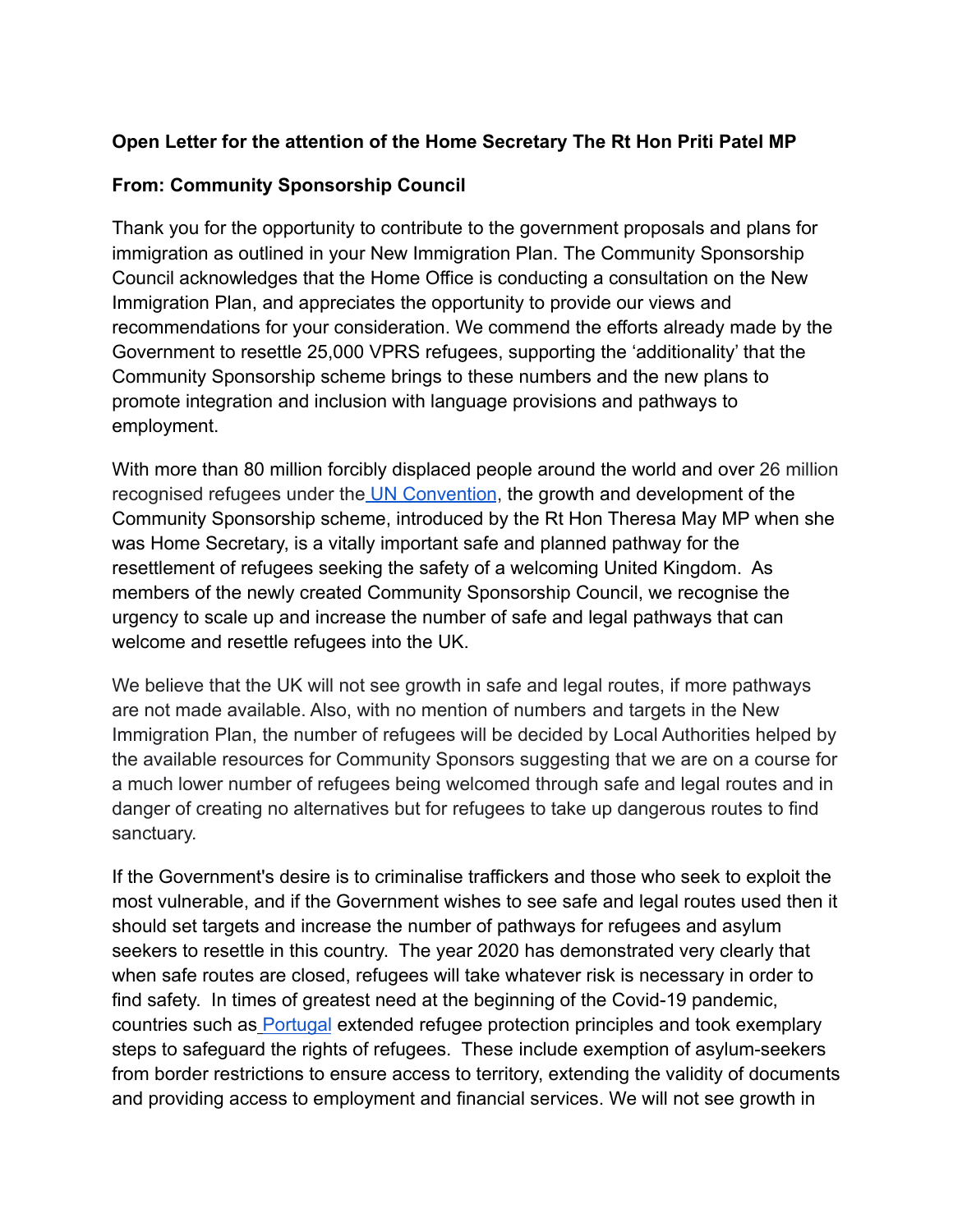safe and legal routes if more pathways are not opened and made available. With the absence of numbers from this plan, leaving it down to the capacity of Local Authorities and the scant resources of Community Sponsors, we are concerned that the nation is on course for a much lower number of refugees being welcomed through safe and legal routes and an increase in the use of other unsafe routes.

In the New Plan for Immigration, Community Sponsorship is mentioned as one element of the 'safe and legal routes' arrangements. We have heard strongly from those participating in the Community Sponsorship Scheme that their commitment to refugees is to all those in need of help, regardless of how they arrive in the UK. Communities and all those involved in sponsorship do not want to be associated with a system that divides and categorises vulnerable people in the way the new plan proposes. Community Sponsor volunteers are people committed to a fair, compassionate, humane and responsible immigration system that welcomes people fleeing conflict and injustice. To achieve this, we need a plan that is fair, compassionate and dignified to all those who are in need of safety regardless of their means of entry.

Community sponsors, represented through the new Community Sponsorship Council, have some serious concerns in relation to the provisions outlined in the New Immigration Plan as it does not provide a coherent, holistic framework in which as a nation we can both welcome and resettle refugees in sufficient numbers to offer a proportionate response to the global displacement of refugees and at the same same time offer a humanitarian and compassionate environment that will treat asylum seekers with the dignity and respect they deserve. We do not believe it is possible for Community Sponsorship to flourish if other aspects of the asylum system lead to the poverty and destitution of those who spontaneously arrive but are in equal need of our support.

Community Sponsorship is taking root since the first family arrival in 2016. With over 250 emerging and established Community Sponsor groups across the UK, now is the time to build on this foundation and decisively invest in its growth.

We respectfully ask for a strategy to strengthen and future proof the scheme to enable Community Sponsorship to carry out this new, exciting and challenging responsibility set out in the New Plan for Immigration.

We, the undersigned, welcome the opportunity to present our proposals and recommendations to you.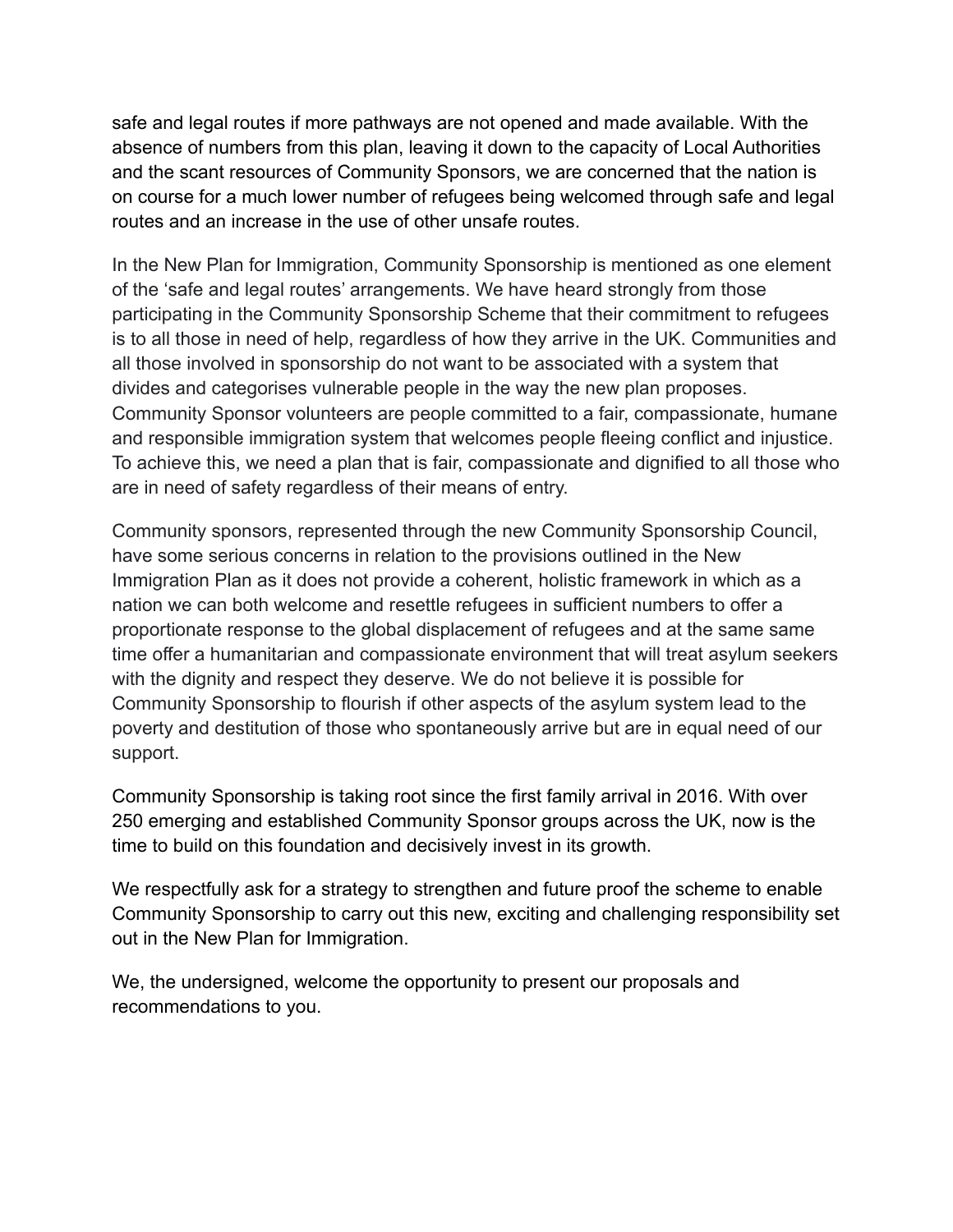Signatories:

COMMUNITY SPONSORSHIP GROUPS Aberaid Addiscombe Welcomes Refugees Ashtead Churches Community Trust Barnstaple Community Welcome Bath Welcomes Refugees Bridport Refugee Support Campaign Bromley Salvation Army Church Community Sponsorship Group Budleigh Syrian Community Sponsorship Canterbury Welcomes Refugees Cardiff Central Council of the St Vincent de Paul Society CHARIS Taunton CHARIS Exeter Chulmleigh Community Welcome Croeso Cowbridge E123 Welcomes Refugees East Dunbartonshire Welcomes Refugees Epsom & Ewell Refugee Network Hedge End Salvation Army Community Sponsorship Group Herne Hill Welcomes Refugees Hythe Community Sponsorship Group King's Arms Project Kingsbridge Community Sponsorship Group Old Swan Welcomes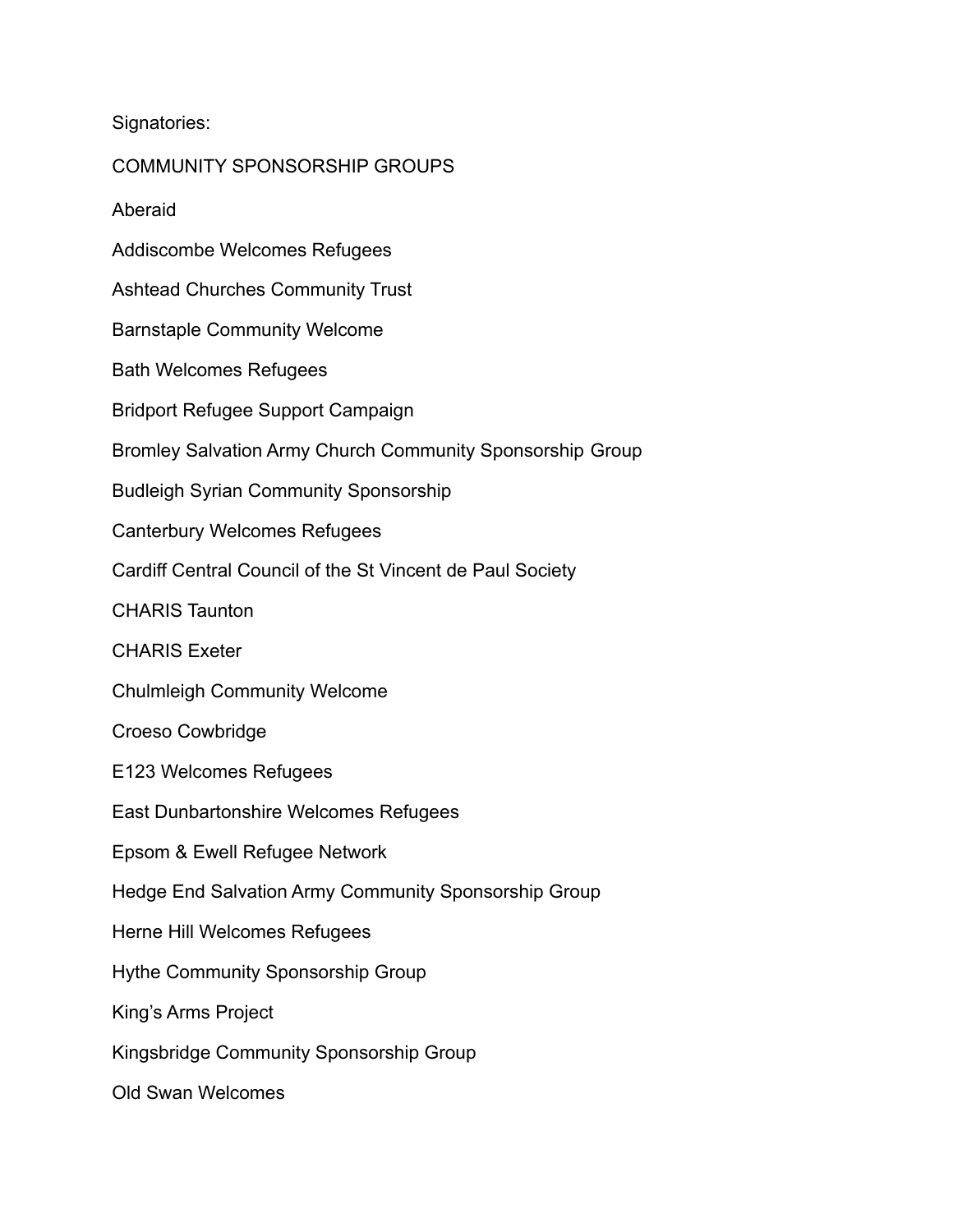Oxford Welcomes Refugees Peckham Sponsors Refugees Pompey Reset Raynes Park Community Church Refugee Matters (Fareham) Refugee ReSETTLEment Community Sponsorship Group Refugees Welcome Wolverton South Leicestershire Community Sponsorship Group South Liverpool Churches Sutton Salvation Army Church Community Sponsorship Group Tarka Community Refugee Sponsors **TodaRe** Uplyme Community Sponsorship Welcome Syrian Families Westbury Welcomes West Hampstead Welcomes Whitechapel Welcomes

LEAD SPONSORS Caritas Diocese of Salford Caritas Shrewsbury

Catholic Care (Diocese of Leeds)

**CHARIS** 

Pickwell Foundation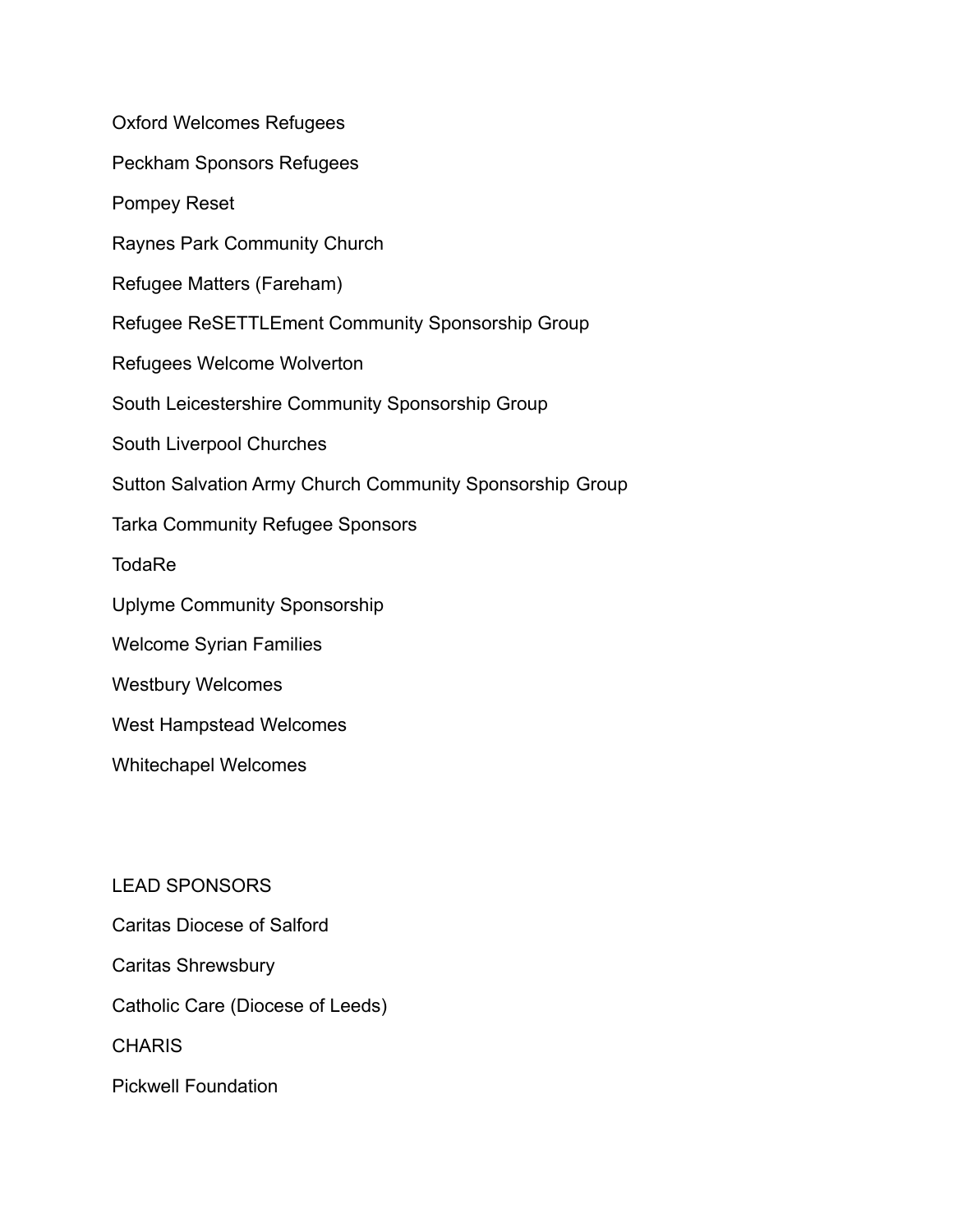Refugee Support Europe Refugee Welcome Diocese of Chelmsford Resettle Community Sponsorship Group, Guildford South Cheltenham Churches Sponsor Refugees, Citizens UK Tyneside Welcomes

#### **OTHER**

Cornwall Refugee Resource Network Community Sponsorship Council Diocese of Canterbury Kent Refugee Officer Epsom & Ewell Refugee Network Reset Communities & Refugees Sharon Kane Anna Wright South West Community Sponsorship Network The Salvation Army United Kingdom with Ireland UK Welcomes Refugees

----------------------------------------------------------------------------------------------------------------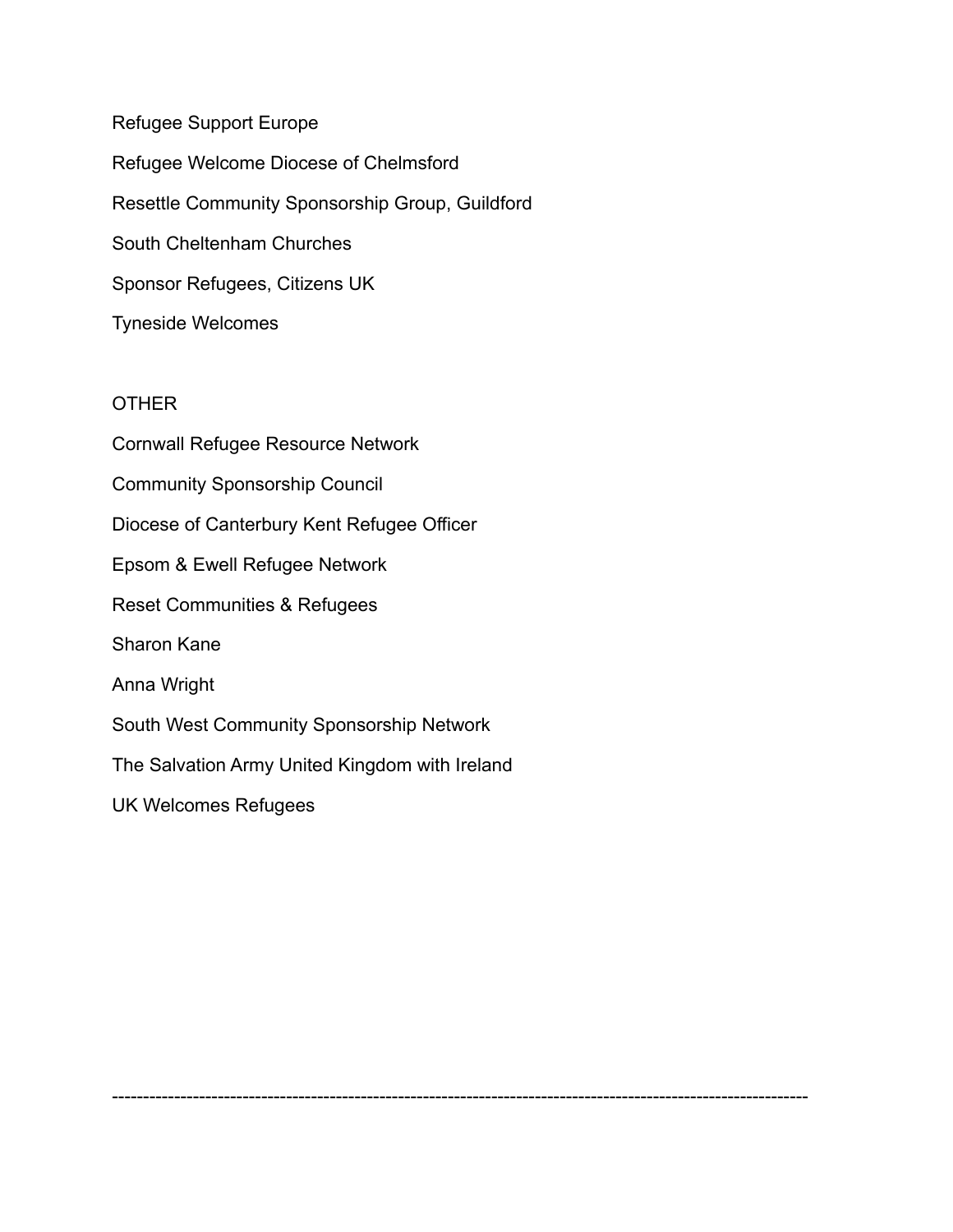## **Recommendations**

# 1 **A New Immigration Plan with Clear Multi-Year Targets on Numbers**

The New Immigration Plan states that in 2019, 16,000 illegal arrivals were detected in the UK and that in the summer of 2020, the number of people crossing the English Channel in small boats reached record levels, with 8,500 crossings. Expanding the numbers of refugees who arrive through resettlement routes is vital to prevent thousands of dangerous crossings and loss of life. We would like to see a UK Resettlement Scheme that is at least as generous as the now ended VPRS, with clear targets and timelines.

The lack of clarity on targets set for resettlement numbers in the new UK Resettlement Scheme diminishes the salience of 'additionality', which has been a powerful motivating factor for local groups. Community Sponsorship will not match the scale of local authority-led resettlement, and the Community Sponsorship Council is adamant that its model of high-quality, personal, community-led resettlement will best flourish alongside an ambitious local authority-led programme that can deliver resettlement at a scale appropriate to the UK's responsibility for global refugee protection. We are concerned that this lack of clarity will result in the loss of social capital, disincentive potential sponsors, and encourage them to simply lobby Local Authorities to resettle rather than becoming sponsors. Community Sponsorship Groups want to make a difference and the Scheme is founded on the difference they make.

# 2 **Long Term Capacity Building Strategy**

With a long term plan to use the Community Sponsorship model to bring people to safety, there needs to be a sustained commitment to properly resourcing Community Sponsorship - the charities and organisations acting as Lead and Principal Sponsors and the infrastructure needed to support them. Sponsors are committed to scaling up and growing Community Sponsorship and have a unique access to committed volunteers, expertise and institutions across the UK. The sponsor network is in need of financial investment to deliver a quality and world beating service.

# 3 **Backdating Indefinite Leave to Remain**

We welcome future plans to award indefinite leave to remain, upon arrival in the UK to all resettled individuals. However, we would recommend backdating Indefinite Leave to Remain to those who have been already resettled as many families fear that once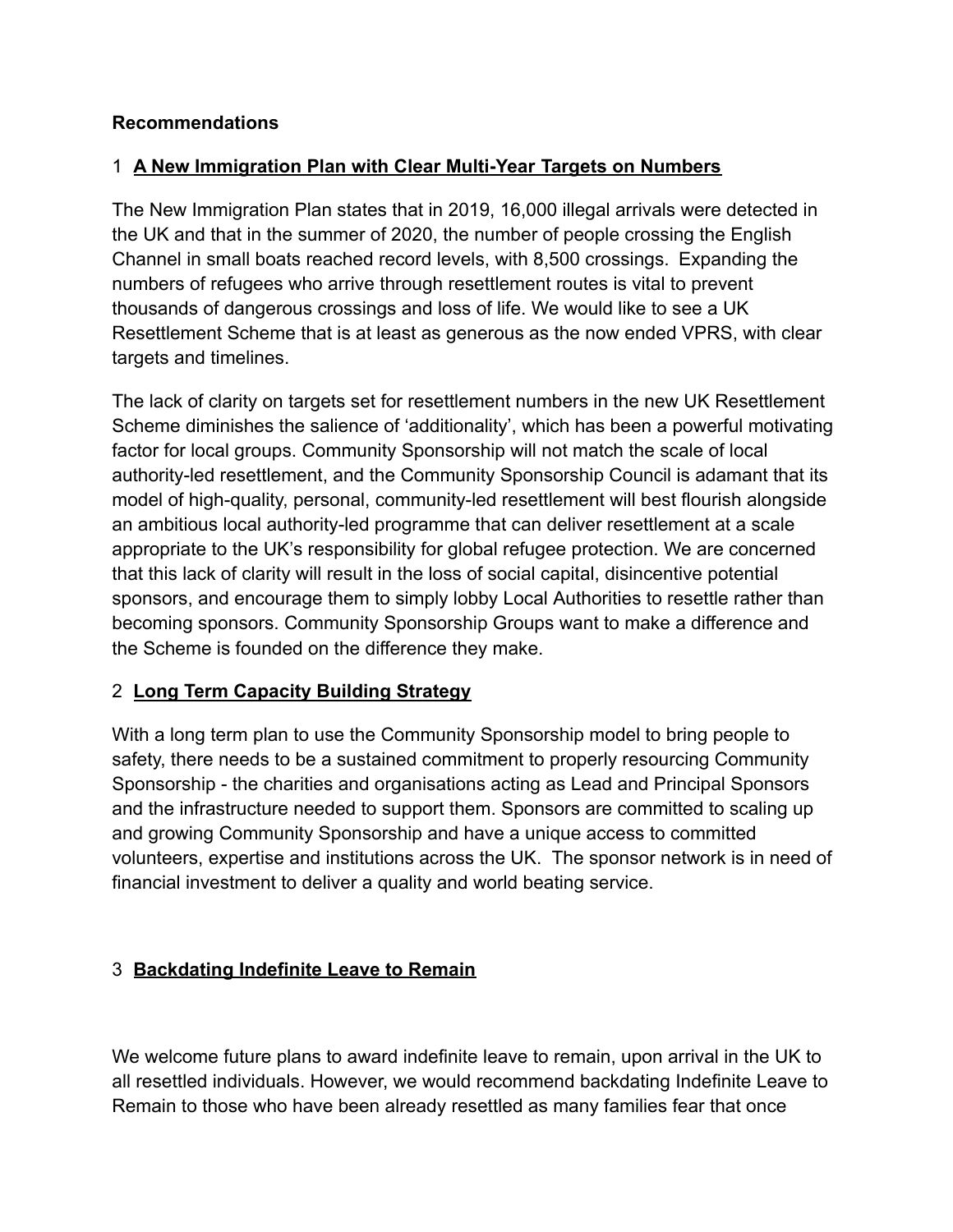applying for this they may be subject to the Safe Return Policy checks and sent back to their countries of origin. This brings a large degree of uncertainty and poses barriers to long-term plans to integrate in the fabric of a new society.

### 4 **Partnership work with Local Authorities**

The Plan places more emphasis on partnership between LAs and CSGs. Community Sponsorship Groups value collaboration with councils, especially once the family has arrived, but it remains a dismaying fact that one of the biggest barriers to the scaling of community sponsorship is the role of the local authority in delaying the application process.

Under the current Community Sponsorship Scheme, local councils can exercise a veto on any local community sponsorship application, and more damagingly, can often take many months to provide consent. There is no defined or accountable process by which councils must provide or withhold consent, and there is no timeline either, leaving local community sponsorship groups in limbo.

Local Community Sponsorship Groups often feel like they are applying twice – once to the council and once to the Home Office, because under-resourced local authority staff sometimes feel (erroneously) that they have to vet a complete application. The delays caused damage to morale, cost the local community sponsorship group money, and deter repeat sponsorships by a local group who are exhausted after resettling one family.

Local authorities have a legitimate role in the community sponsorship scheme, but this should be restricted to:

- providing in-principle consent at a political level for a local community sponsorship application within a set timescale (such as within two months from submission);
- having a more clearly-defined role in advising the Community Sponsorship Group at the point in which the matching of the family takes place and the resettlement plan is developed (which is the stage at which their input is most helpful and pertinent to the local council's role);
- · providing final consent at a political level within a set timescale once a family has been identified and a plan for housing, education and safeguarding has been completed (this should take no more than one month from submission).